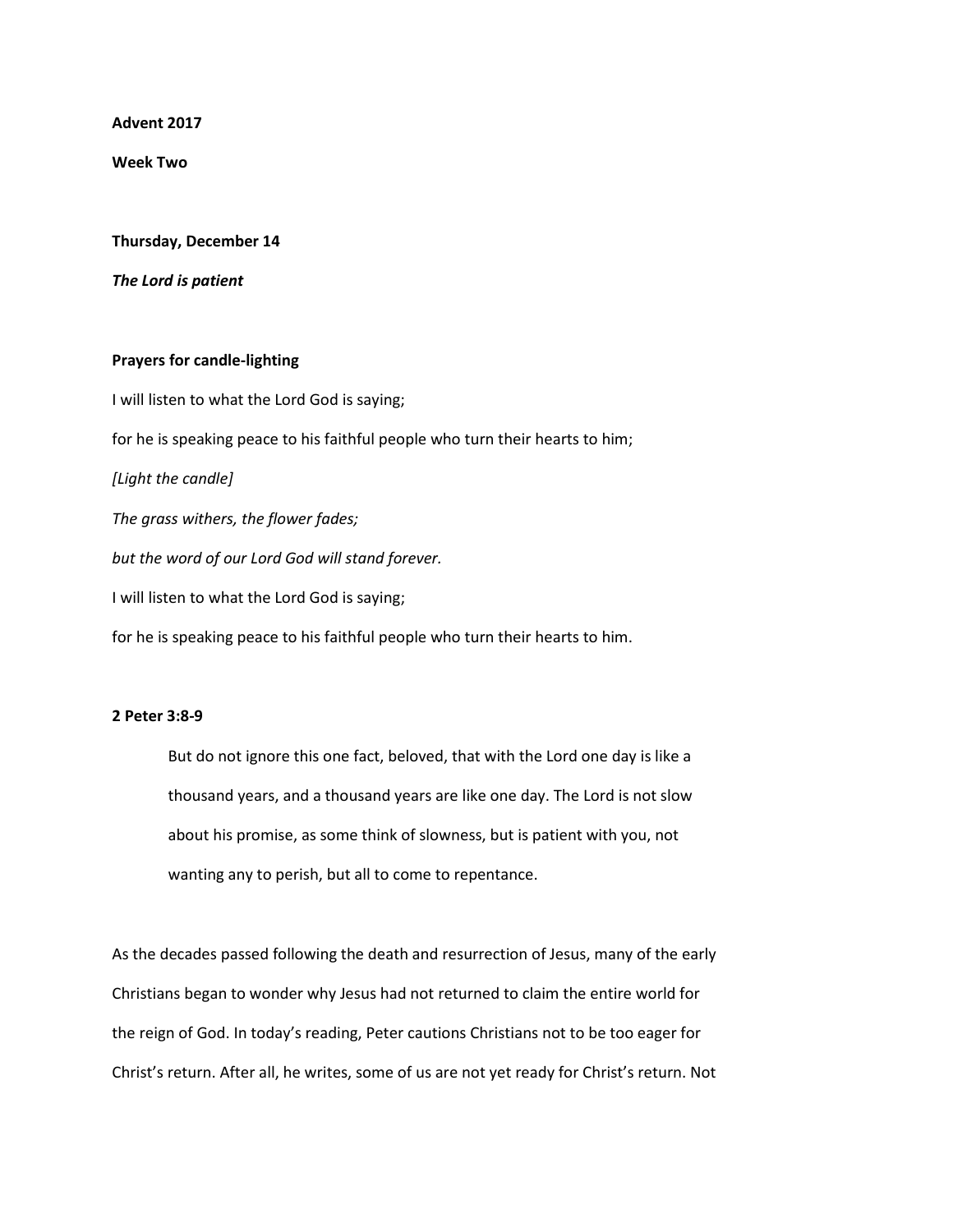all of us have turned our lives around and turned back to the ways of God.

Earlier in my life, I was driven to succeed in everything I did. Whether in my academic studies, or my participation in competitive sports, or my professional life as a trial lawyer, I always pushed hard to come out on top. I usually won all the awards for being the "most competitive" at anything I pursued. While this competitive spirit often helped me produce quality work and high achievement in whatever I undertook, it sometimes led to strained relationships and a lack of intimacy with others. This was ironic, since I was pushing so hard simply to get love and affirmation from my family and friends.

In today's reading, I hear and recognize good news. God did not want me to perish, to destroy my own life and that of others by always fighting to get to the top. I surely tested the Lord's patience, as God waited for me to realize there was a better way to live my life. Fortunately, I finally realized the need to repent and turned back toward God.

My life is now rich and full, and, ironically, the quality and results of my work have not suffered. Had it not been for the Lord's patient waiting on me, and the delay of Christ's final return, who knows where my life would be right now. As it is, though far from perfect, I am better prepared for the day when Christ finally does return.

## **For Reflection**

In what areas of your life has the Lord shown great patience, waiting for you to repent and turn back to the ways of God?